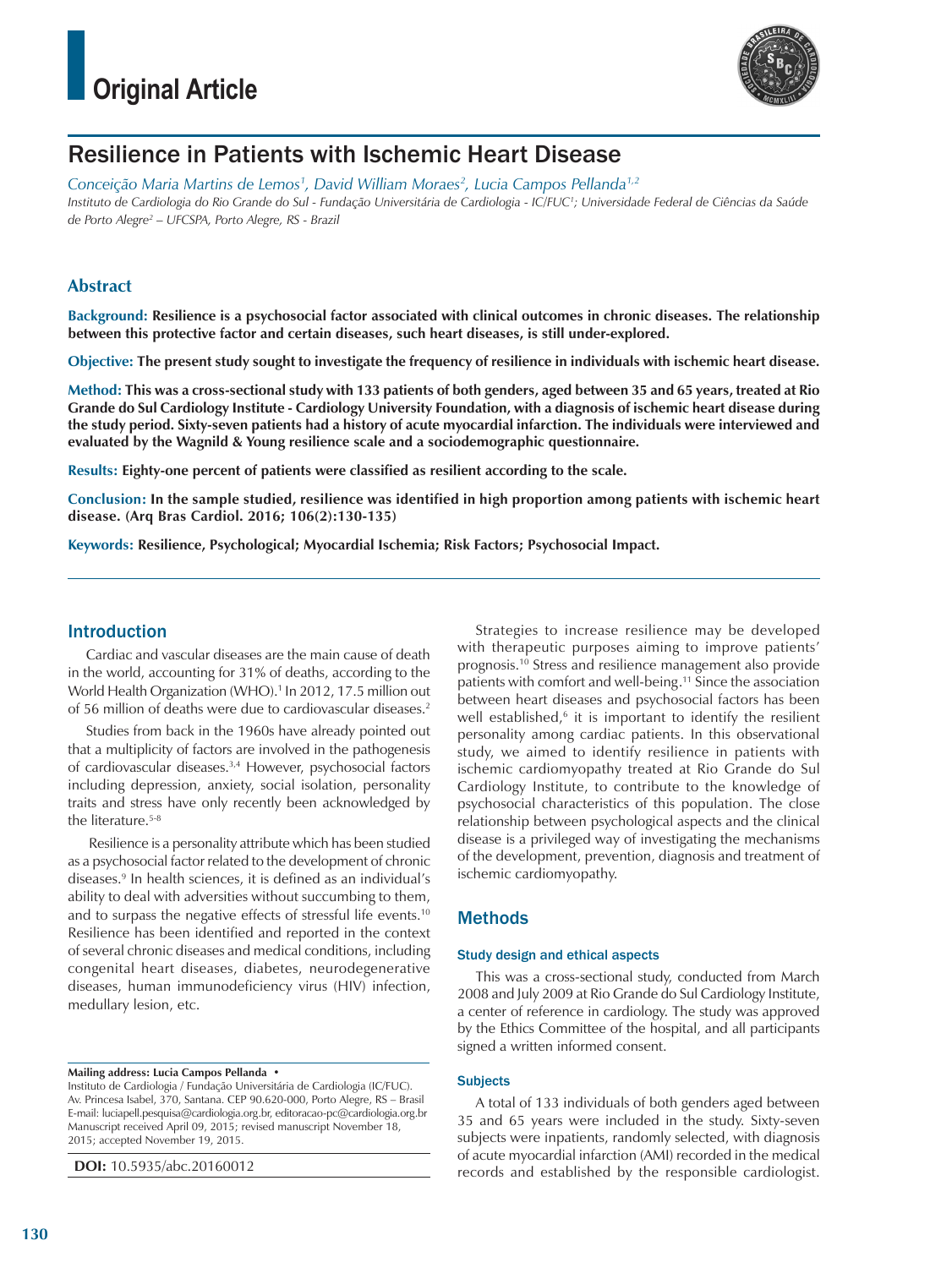For AMI diagnosis, the following criteria were considered: history of prolonged chest discomfort (>20 min) which was not relieved by sublingual nitrate, electrocardiographic changes consistent with necrosis (development of Q waves) and/or ST segment elevation  $> 1$  mm, serial measurements of total creatine kinase (CK) and CK-MB fraction in the late phase. The other 66 participants were outpatients not diagnosed with AMI, which was confirmed by treadmill exercise testing, coronary angiography and ventriculography, recorded in their medical records.

#### Assessment measures

For the assessment of resilience, we used a scale developed by Wagnild & Young12 and adapted in Brazil by Pesce et al.13 to measure levels of positive psychosocial adjustment to important life events. The final score was obtained by adding the score of each of the 25 questions which were rated from 1 ("totally disagree") to 7 ("totally agree"). The sum of the scores was divided by 175 and multiplied by 100. Subjects were then classified as "resilient" or "non-resilient", by using the mean and standard deviation criteria – one standard deviation was subtracted from the mean of the answers. Individuals with a score higher than this value were classified as resilient. Calculated mean and standard deviation were 84.67 and 8.47 respectively, and participants with a score higher than 76.2 were classified as resilient.

Data for the assessment of resilience were collected by a psychologist at the outpatient service of the Cardiology Institute, after the visit with the cardiologist. The sociodemographic form was analyzed by an investigator, blind to the cardiovascular diagnosis.

#### Statistical analysis

Quantitative variables were described as mean and standard deviation, and qualitative variables were described as proportions. Between-group comparisons were performed by the chi-squared test and paired Student's t-test. Significance level was set at 5%. Data were analyzed by using the SPSS for Windows version 15.0.

### **Results**

Demographic and clinical characteristics were compared between resilient and non-resilient patients (Table 1). Mean age of patients were 53.7  $\pm$  8.4, and 81.2% of them were considered resilients. Figure 1 shows the mean scores of each of the 25 questions of the resilience scale.

The percentage of patients classified as resilient was 74.2% among patients with previous diagnosis of AMI, and 88.1% among patients without the AMI diagnosis ( $p = 0.041$ ).

### **Discussion**

In this cross-sectional study on patients with ischemic cardiomyopathy, we observed a high proportion of patients considered as resilient.

Chronic diseases are generally associated with long-term degenerative conditions that require continuous attention and adaptive behavior from patients and caregivers, in addition to access to all information needed for adequate management of the disease.14 For this reason, they represent a real adversity in patients' lives, by invoking resilience methods during the illness process.

|                                            | Resilience<br>Total |                                            |                                   |         |
|--------------------------------------------|---------------------|--------------------------------------------|-----------------------------------|---------|
|                                            | $n = 133$           | $n = 108$<br>Yes <sup>a</sup> ( $> 76.2$ ) | $n = 25$<br>$Nob$ ( $\leq 76.2$ ) | p value |
| Male sex                                   | 68 (51.1)           | 58 (53.7)                                  | 10(40.0)                          | 0.217   |
| Age, mean $\pm$ SD                         | $53.7 \pm 8.4$      | $54.7 \pm 7.9$                             | $49.4 \pm 9.4$                    | 0.004   |
| White race                                 | 109 (81.9)          | 87 (80.5)                                  | 22(88.0)                          | 0.383   |
| Cohabitation                               | 84 (63.1)           | 65 (60.1)                                  | 19 (76.0)                         | 0.140   |
| Number of years of education mean $\pm$ SD | $7.8 \pm 5.3$       | $7.8 \pm 4.7$                              | $7.8 \pm 5.5$                     | 0.987   |
| Smoking                                    | 45 (33.8)           | 31(28.7)                                   | 14(56.0)                          | 0.009   |
| <b>Diabetes</b>                            | 34(25.5)            | 28 (25.9)                                  | 6(24.0)                           | 0.842   |
| Obesity                                    | 56 (42.1)           | 46 (42.5)                                  | 10(40.0)                          | 0.813   |
| Sedentary lifestyle                        | 50(37.5)            | 39(36.1)                                   | 11(44.0)                          | 0.463   |
| Dislipidemia                               | 46 (34,5)           | 36(33,3)                                   | 10(40,0)                          | 0,528   |
| Hipertensão                                | 91(68,4)            | 73 (67,5)                                  | 18 (72,0)                         | 0,669   |
| História familiar de IAM                   | 73 (54,8)           | 58 (53,7)                                  | 15(60,0)                          | 0,569   |
| Uso de medicação                           | 109 (81,9)          | 90(83,3)                                   | 19 (76,0)                         | 0,390   |
| Alcoolismo                                 | 23(17,2)            | 19 (17,5)                                  | 4(16,0)                           | 0,835   |

**Table 1 – Comparison of demographic and clinical characteristics of patients with ischemic heart disease classified as "resilients" and "non-resilients"** 

 $^{\rm a}$ Individuals were classified as 'resilient' according to the assessment measures of this study. <sup>b</sup>Individuals were classified as 'non-resilient' according to the assessment *measures of this study*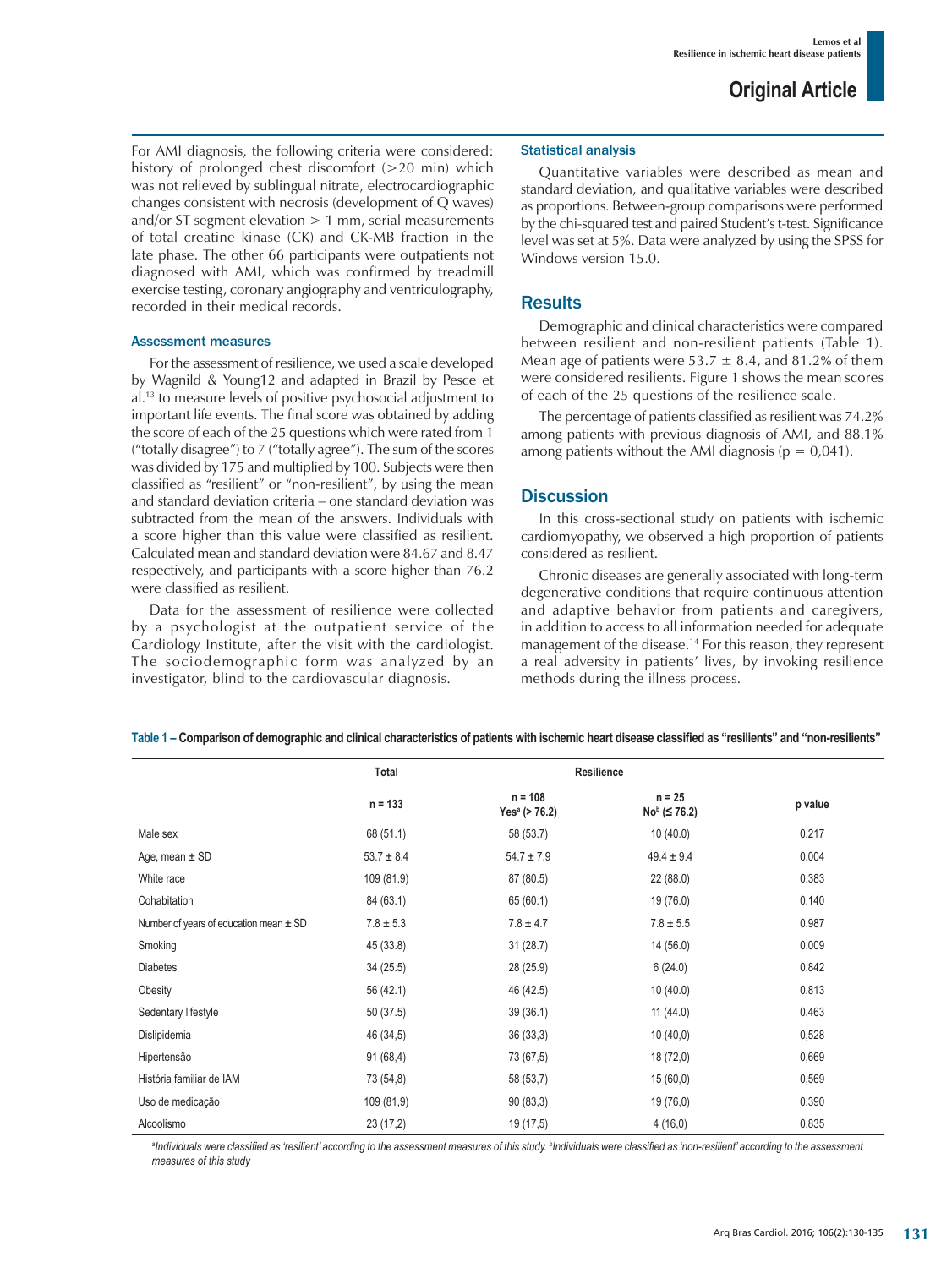

**Figure 1 –** *Mean rates of the answers to the questions proposed.* 

A study on Duchenne muscular dystrophy reported that 84% of the studied children population was not found to be psychosocially at risk, but rather resilient.<sup>15</sup> In a sample of 95 subjects with chronic pain, psychological resilience seemed to reduce pain catastrophizing events.<sup>16</sup> Another study on 30 adolescents with type 1 diabetes suggested that the use of coping strategies was associated with indicators of resilience.17 The importance of resilience was also highlighted in a study on patients with HIV infection, due to peculiarities of the virus and HIV-related social stigma.18 A study involving 46 families of children with cardiac arrhythmia found a high level of resilience among the patients, $19$  and a cohort study investigating male adolescents suggested that low resilience to stress may be a risk factor for stroke.20

According to the literature, there is a great variety in how individuals react to adversity.<sup>21,22</sup> On one end, there are those who are able to live through extremely adverse situations without significant sequelae, and mechanisms of this phenomenon have been investigated by studies on resilience.

Different life situations may have distinct meanings to people. Many theoretical models seek to characterize such subjectivity in defining adversity, $22,23$  since depending on the repertory of psychological capacities developed by the individual through his life, one single situation may be faced either as a challenge that motivates confrontation or an adversity that put him in a situation of frailty.

The concept of resilience depends on two basic assumptions:24 the occurrence of an adverse or stressing event throughout the individual's life, and the development of psychological mechanisms that allow for surpassing such potentially traumatic events. In the early studies on resilience over 40 years ago, it was believed that resilience was an innate attribute of some individuals, such as the "invulnerable children",<sup>21</sup> mentioned by some authors. Such invulnerability would make these children able to deal with adverse situations. Lemos et al.<sup>9</sup> point out the individual's subjective look at the level of exposure and individual limits in face of adversities, so that the same event may be faced as a danger by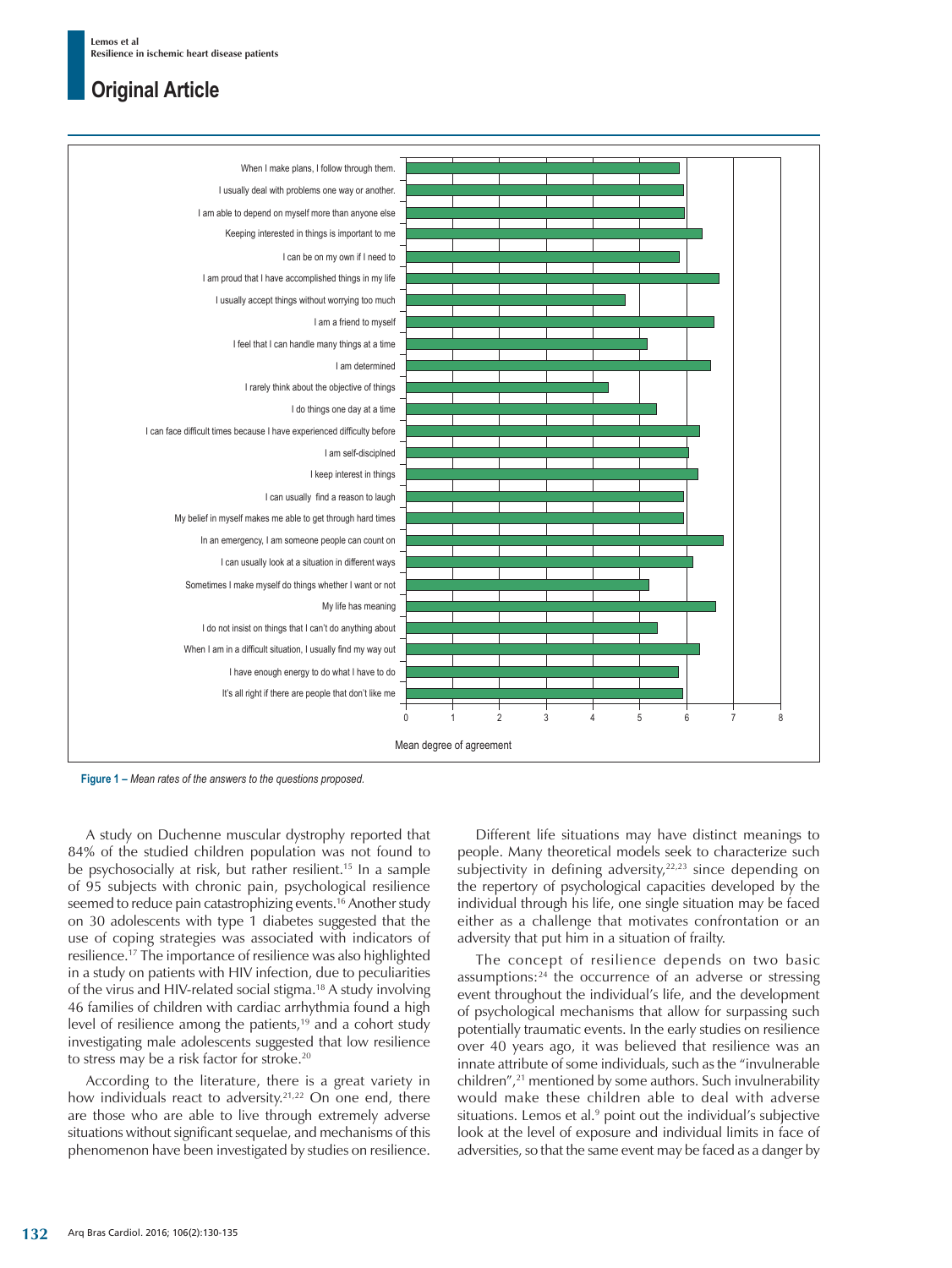some individuals and as a challenge by others. This difference corresponds to one's resilience capacity.

However, there has been a change in the understanding of resilience during patients' clinical course. Although resilience was considered as an intrinsic, innate characteristic of an individual at first, it is currently considered as a dynamic process, <sup>9,24</sup> gradually developed throughout the life span, by the facing and overcoming of adversities. Therefore, contributions of recent studies on the theme is that rather than a stable attribute that may be present or absent, resilience is displayed as a spectrum of individuals who are more or less resilient, subjected to continuous learning about the mechanisms of resilience. Thus, the degree of resilience of an individual would be temporally registered through his life course, and any attempt to measure this attribute would result in a mere snapshot.

We believe that one of the most relevant results of this study is that the subjects classified as more resilient were also the older patients. Such correlation is in accordance with the theoretical models on which resilience is based – considering the assumption that resilience is a dynamic, gradually developed phenomenon, it is expected that older individuals are also more resilient. However, one may note that this is a relative model, since a previous study<sup>25</sup> has suggested that, although resilience is a dynamic event, it does not exhibit a linear progression, but rather, it is subjected to advances and retreats. Therefore, in absolute values, the robustness of resilience is not directly proportional to age.

It is not new to the medical literature<sup>26</sup> the idea that aging is a risk factor for depression. This reminds us of the existence of multiple elements that, in conjunction with resilience, have a psychosocial effect on disease process. Aging, when associated with symptoms of depression, competes against resilience, and should be included in the analyses.

Possibly a legacy of the "invulnerable children" concept, many studies on resilience have been conducted with children. In light of the recent understanding of resilience as a construct of life, we believe that investigations on elderly patients, similar to what we propose here, will give a contribution to existing knowledge on the theme. Several studies have highlighted the association of resilience with chronic diseases, and it seems that the length of disease course and the age of studied population may yield significant correlation results.

One of our findings, difficult to be explained, is the negative association between resilience and smoking. Nearly one third of our population consisted of smokers, although more than half (56%) of non-resilient patients were smokers ( $p = 0.009$ ). Beyond the hypothesis of a spurious association, this result suggests a wide range of possibilities to be investigated, from biochemical causes by a direct effect of tobacco, to psychosocial causes by the association of smoking with personality development, in addition to its ability to generate psychological defense mechanisms.

The study has some limitations. To our knowledge, there is no instrument available in the scientific literature designed to assess resilience specifically in cardiac patients. However, the resilience scale adopted in this study has been used in other groups of patients with chronic disease.27-29 In addition, there is no consensus on the cut-off points to classify individuals as "resilient" and "non-resilient". Any categorization may result in a simplistic definition, based on an arbitrary model, though needed until new studies present more satisfactory methods. From our standpoint, however, the usefulness of discriminating between resilient and non-resilient individuals lies more on its comparison with other clinical, behavioral and psychosocial variables, than on the label of "resilient" or "non-resilient" itself. These comparisons have the potential to clarify the mechanisms of resilience, and ultimately may lead to therapeutic approaches that promote this protective factor for positive clinical outcomes. Also, although the design of our study has met the objective of identifying resilience in the study population, one limitation was the fact that patients were evaluated at only one point at time. A prospective study investigating resilience and its correlation with cardiac disease over time would contribute to the knowledge about the mechanisms of resilience associated with the outcomes of chronic diseases.

### **Conclusion**

a high proportion of resilient individuals were identified among patients with myocardial infarction. Further studies are suggested to establish the relationship between resilience and the clinical outcome of patients over time, and to develop strategies to increase resilience in individuals experiencing adverse conditions.

### Author contributions

Conception and design of the research and Acquisition of data: Lemos CMM, Pellanda LC; Analysis and interpretation of the data, Statistical analysis and Writing of the manuscript: Lemos CMM, Pellanda LC, Moraes DW; Critical revision of the manuscript for intellectual content: Pellanda LC.

### **Potential Conflict of Interest**

No potential conflict of interest relevant to this article was reported.

### **Sources of Funding**

There were no external funding sources for this study.

### **Study Association**

This article is part of the thesis of Doctoral submitted by Conceição Maria Martins de Lemos, from Instituto de Cardiologia do Rio Grande do Sul - Fundação Universitária de Cardiologia.